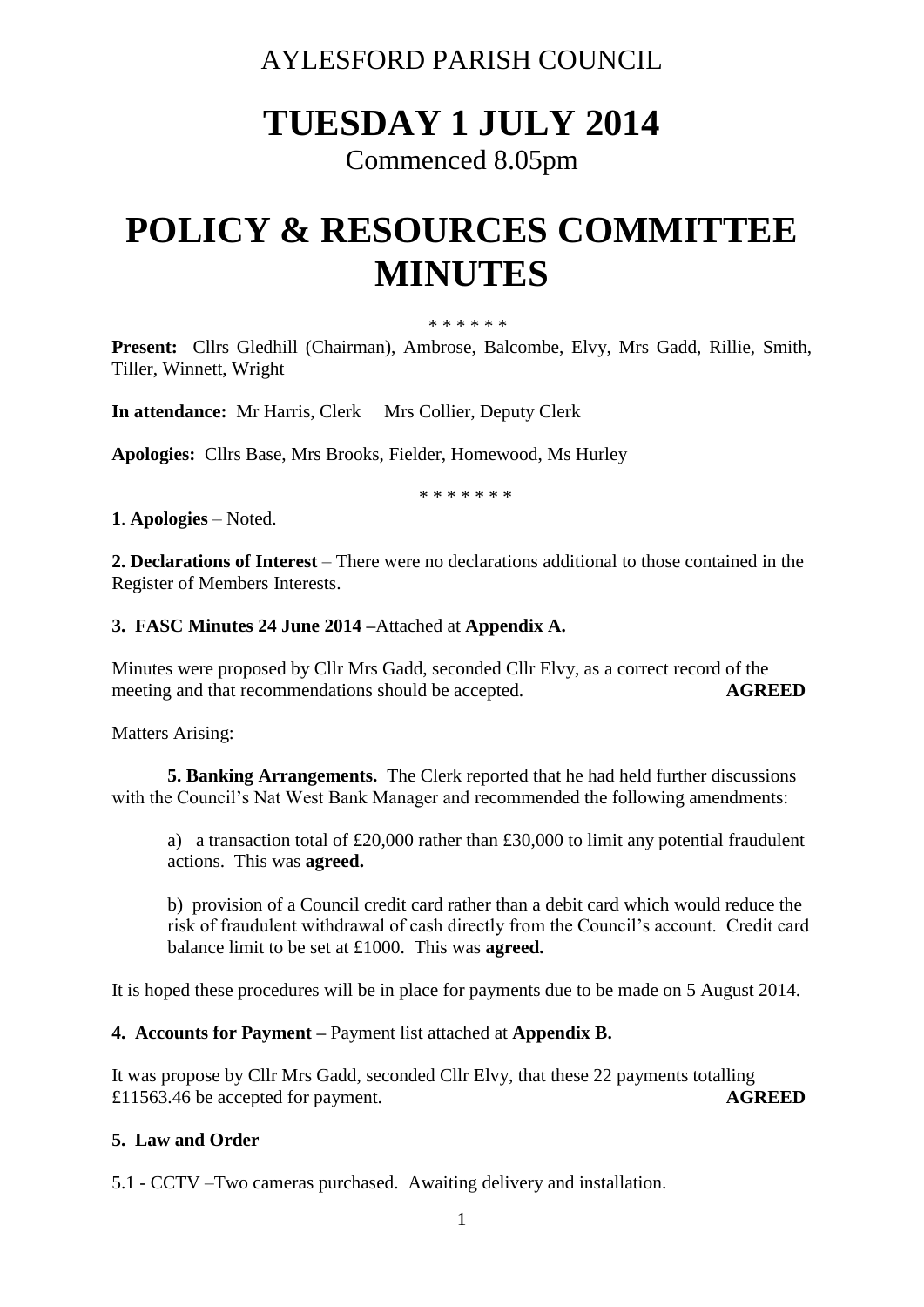5.2 – Next Police Commissioner Event takes place at Kings Hill on 9 July. Cllr Gledhill to attend.

# **6. New Eccles Car Park**

Transfer of the small piece of land from La Farge to Trenport has now been completed. The Lease between Trenport and the Council can now be progressed. Clerk has commenced the action regarding the relaxation of the convenant on the small strip of St Marks Square required to widen the access to the new car park.

# **7. Council Policy on Recreation Ground Use**

Signage for all Parish owned open spaces progress report. Royal British Legion Industries working on designs.

**8. Rugby Club/Netball League** - No report to this meeting.

# **9**. **Flood Defences**

Details of Flood Warden Training Day at TMBC on 12 July have been circulated to Flood Wardens. Cllr Rillie attending. Full details available from the Parish Office.

# **10**. **Parish Council Website**

Clerk reported discussions with BCTec. have gone well and he is awaiting a mock up for a new website from them to present to the next P&R meeting.

# **11. Staffing**

Report on update of staff contracts following Staffing Committee meeting held earlier this evening.

Mr Harris and Mrs Collier declared an interest as employees of the Council and offered to leave the meeting but were asked by the Committee to remain. In view of the detail of the report the Clerk was asked to present it and the recommendations of the Staffing Committee to this Committee. The Closed Session Minutes of the Staffing Committee are attached at **Appendix C.** 

The recommendations of the Staffing Committee as set out in Appendix C were proposed by Cllr Gledhill, seconded Cllr Elvy, for acceptance. **AGREED**

# **12. Council Vacancies**

Vacancies still exist as follows:

1 Walderslade; 2 Aylesford South; 1 Eccles.

# **13. AVCC Lease**

Lease progress. Negotiations are continuing between all parties.